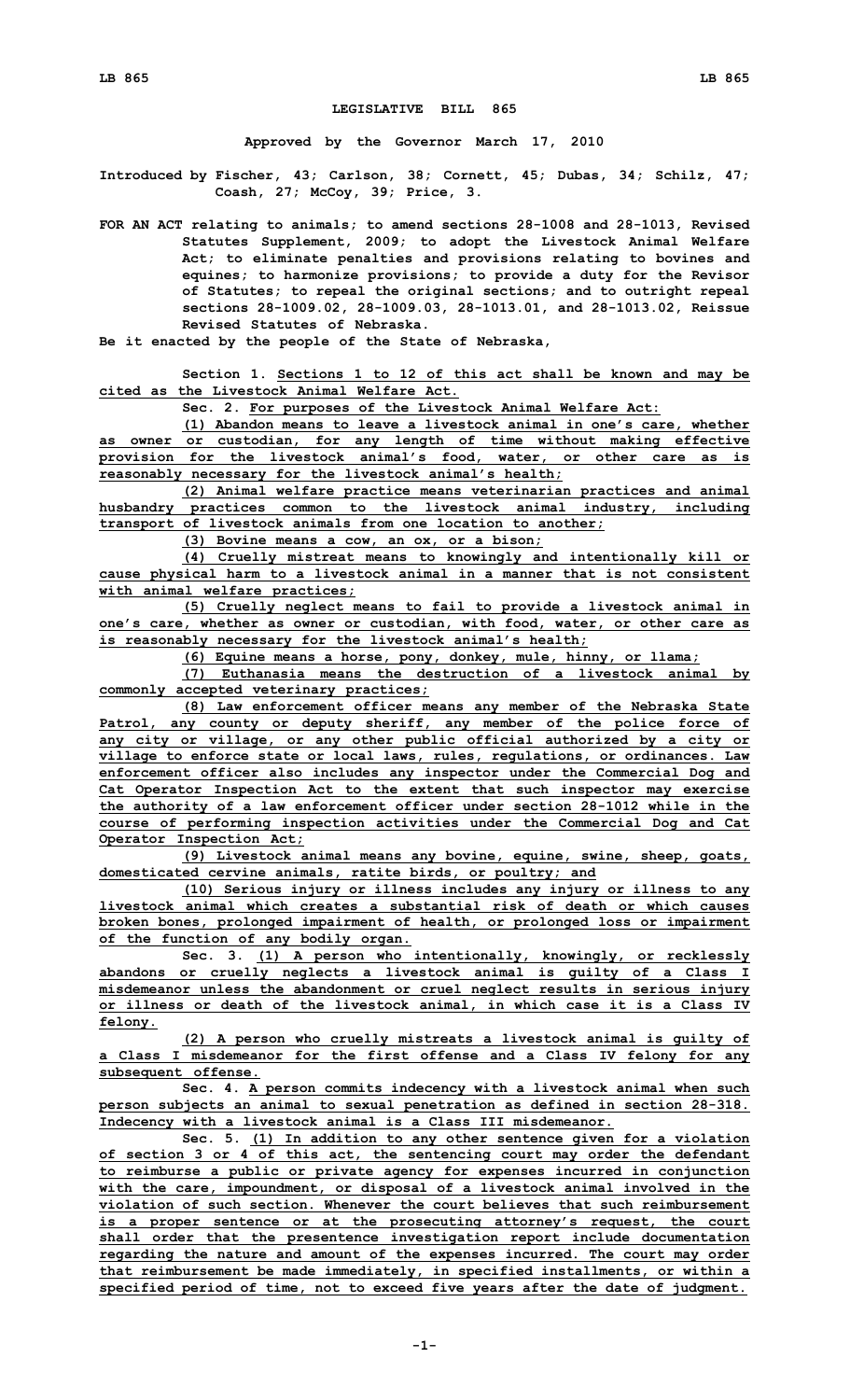**(2) Even if reimbursement for expenses is not ordered under subsection (1) of this section, the defendant shall be liable for all expenses incurred by <sup>a</sup> public or private agency in conjunction with the care, impoundment, or disposal of <sup>a</sup> livestock animal. The expenses shall be <sup>a</sup> lien upon the livestock animal.**

**Sec. 6. (1) Any law enforcement officer who has reason to believe that <sup>a</sup> livestock animal has been abandoned or is being cruelly neglected or cruelly mistreated may seek <sup>a</sup> warrant authorizing entry upon private property to inspect, care for, or impound the livestock animal or livestock animals.**

**(2) Any law enforcement officer who has reason to believe that <sup>a</sup> livestock animal has been abandoned or is being cruelly neglected or cruelly mistreated may issue <sup>a</sup> citation to the owner as prescribed in sections 29-422 to 29-429.**

**(3) Any livestock animal, equipment, device, or other property or things involved in <sup>a</sup> violation of section 3 or 4 of this act shall be subject to seizure, and distribution or disposition may be made in such manner as the court may direct.**

**(4) Any law enforcement officer acting under this section shall not be liable for damage to property if such damage is not the result of the officer's negligence.**

**Sec. 7. The Livestock Animal Welfare Act shall not apply to:**

**(1) Care or treatment of <sup>a</sup> livestock animal or other conduct by <sup>a</sup> veterinarian or veterinary technician licensed under the Veterinary Medicine and Surgery Practice Act that occurs within the scope of his or her employment, that occurs while acting in his or her professional capacity, or that conforms to commonly accepted veterinary practices;**

**(2) Euthanasia of <sup>a</sup> livestock animal or livestock animals as conducted by the owner or by his or her agent or <sup>a</sup> veterinarian upon the owner's request;**

**(3) Research activity carried on by any research facility currently meeting the standards of the federal Animal Welfare Act, 7 U.S.C. 2131 et seq., as such act existed on January 1, 2010;**

**(4) Commonly accepted animal welfare practices with respect to livestock animals and commercial livestock operations, including their transport from one location to another and nonnegligent actions taken by personnel or agents of the Department of Agriculture or the United States Department of Agriculture in the performance of duties prescribed by law;**

**(5) Commonly followed practices occurring in conjunction with the slaughter of animals for food or byproducts;**

**(6) Commonly accepted animal training practices; and**

**(7) Commonly accepted practices occurring in conjunction with sanctioned rodeos, animal racing, and pulling contests.**

**Sec. 8. (1) For purposes of this section:**

**(a) Employee means any employee of <sup>a</sup> governmental agency dealing with livestock animal control or animal abuse; and**

**(b) Reasonably suspects means <sup>a</sup> basis for reporting knowledge or <sup>a</sup> set of facts that would lead <sup>a</sup> person of ordinary care and prudence to believe and conscientiously entertain <sup>a</sup> strong suspicion that criminal activity is at hand or that a crime has been committed.**

**(2) Any employee, while acting in his or her professional capacity or within the scope of his or her employment, who observes or is involved in an incident which leads the employee to reasonably suspect that <sup>a</sup> livestock animal has been abandoned, cruelly neglected, or cruelly mistreated shall report such to the entity or entities that investigate such reports in that jurisdiction.**

**(3) The report of an employee shall be made within two working days of acquiring the information concerning the livestock animal by facsimile transmission of <sup>a</sup> written report presented in the form described in subsection (5) of this section or by telephone. When an immediate response is necessary to protect the health and safety of the livestock animal or others, the report of an employee shall be made by telephone as soon as possible.**

**(4) Nothing in this section shall be construed to impose <sup>a</sup> duty to investigate observed or reasonably suspected livestock animal abandonment, cruel neglect, or cruel mistreatment. Any person making <sup>a</sup> report under this section is immune from liability except for false statements of fact made with malicious intent.**

**(5) <sup>A</sup> report made by an employee pursuant to this section shall include:**

**(a) The reporter's name and title, business address, and telephone number;**

**(b) The name, if known, of the livestock animal owner or custodian, whether <sup>a</sup> business or individual;**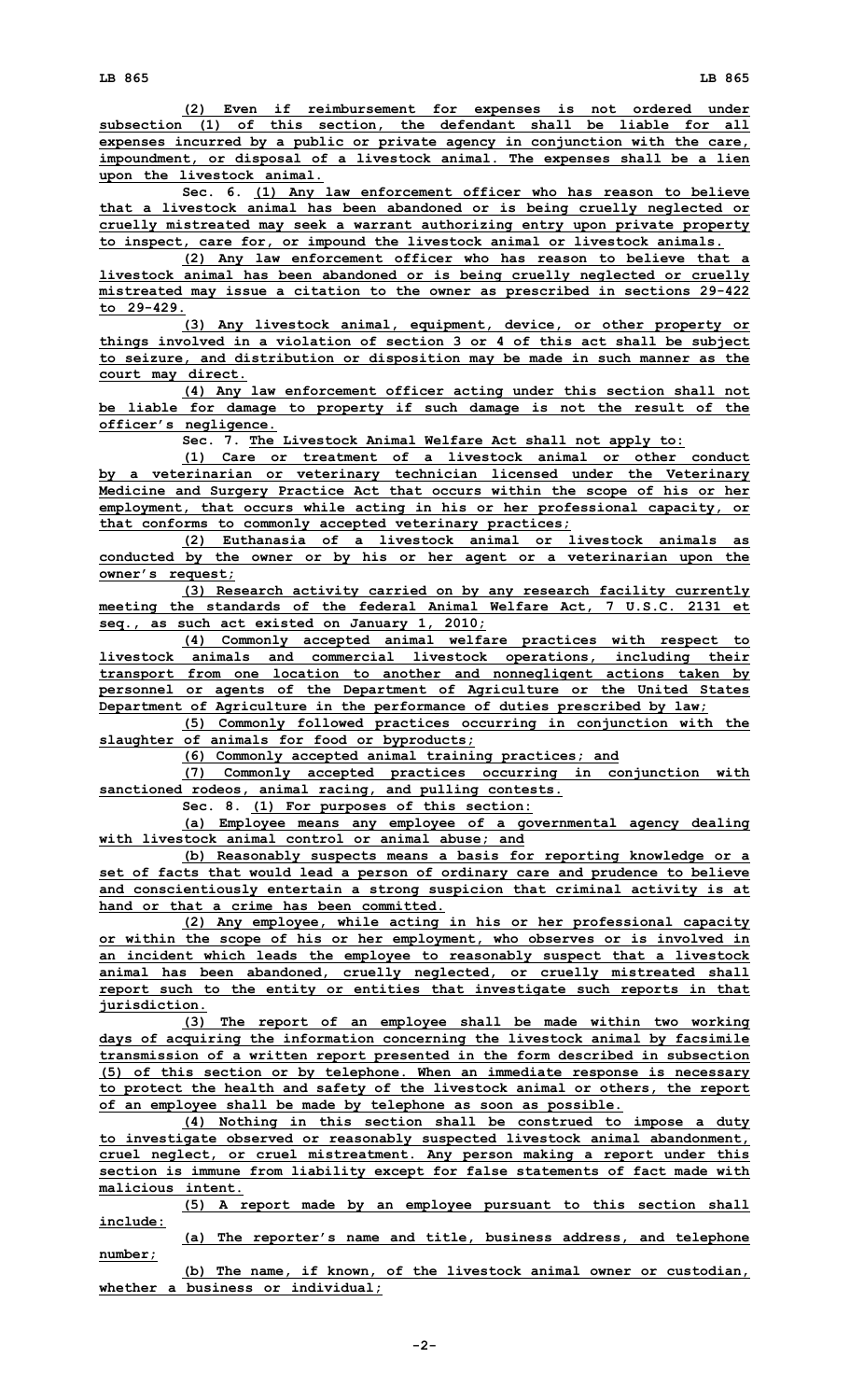**(c) <sup>A</sup> description of the livestock animal or livestock animals involved, person or persons involved, and location of the livestock animal or livestock animals and the premises; and**

**(d) The date, the time, and <sup>a</sup> description of the observation or incident which led the reporter to reasonably suspect livestock animal abandonment, cruel neglect, or cruel mistreatment and any other information the reporter believes may be relevant.**

**(6) <sup>A</sup> report made by an employee pursuant to this section may be made on preprinted forms prepared by the entity or entities that investigate reports of livestock animal abandonment, livestock animal cruel neglect, or livestock animal cruel mistreatment in that jurisdiction. The form shall include space for the information required under subsection (5) of this section.**

**(7) When two or more employees jointly have observed or reasonably suspected livestock animal abandonment, livestock animal cruel neglect, or livestock animal cruel mistreatment and there is agreement between or among them, <sup>a</sup> report may be made by one person by mutual agreement. Any such reporter who has knowledge that the person designated to report has failed to do so shall thereafter make the report.**

**(8) Any employee failing to report under this section shall be guilty of an infraction.**

**Sec. 9. (1) If <sup>a</sup> person is convicted of <sup>a</sup> Class IV felony under section 3 of this act, the sentencing court shall order such person not to own or possess <sup>a</sup> livestock animal for at least five years after the date of conviction, but such time restriction shall not exceed fifteen years. Any person violating such court order shall be guilty of <sup>a</sup> Class I misdemeanor.**

**(2) If <sup>a</sup> person is convicted of <sup>a</sup> Class <sup>I</sup> misdemeanor under section 3 of this act or <sup>a</sup> Class III misdemeanor under section 4 of this act, the sentencing court may order such person not to own or possess any livestock animal after the date of conviction, but such time restriction, if any, shall not exceed five years. Any person violating such court order shall be guilty of a Class IV misdemeanor.**

**(3) Any livestock animal involved in <sup>a</sup> violation of <sup>a</sup> court order under subsection (1) or (2) of this section shall be subject to seizure by law enforcement.**

**Sec. 10. (1) Any livestock animal health care professional, while acting in his or her professional capacity or within the scope of his or her employment, who observes or is involved in an incident which leads the livestock animal health care professional to reasonably suspect that <sup>a</sup> livestock animal has been abandoned, cruelly neglected, or cruelly mistreated shall report such treatment to an entity that investigates such reports in the appropriate jurisdiction.**

**(2) Nothing in this section shall be construed to impose <sup>a</sup> duty to investigate observed or reasonably suspected abandonment, cruel neglect, or cruel mistreatment of <sup>a</sup> livestock animal. Any person making <sup>a</sup> report under this section is immune from liability except for false statements of fact made with malicious intent.**

**(3) For purposes of this section, <sup>a</sup> livestock animal health care professional means <sup>a</sup> licensed veterinarian as defined in section 38-3310 or <sup>a</sup> licensed veterinary technician as defined in section 38-3311 whose practice involves care of livestock animals.**

**Sec. 11. (1) No person shall intentionally trip or cause to fall, or lasso or rope the legs of, any equine by any means for the purpose of entertainment, sport, practice, or contest. The intentional tripping or causing to fall, or lassoing or roping the legs of, any equine by any means for the purpose of entertainment, sport, practice, or contest shall not be considered <sup>a</sup> commonly accepted practice occurring in conjunction with sanctioned rodeos, animal racing, or pulling contests.**

**(2) Violation of this section is <sup>a</sup> Class I misdemeanor.**

**Sec. 12. (1) No person shall intentionally trip, cause to fall, or drag any bovine by its tail by any means for the purpose of entertainment, sport, practice, or contest. The intentional tripping, causing to fall, or dragging of any bovine by its tail by any means for the purpose of entertainment, sport, practice, or contest shall not be considered <sup>a</sup> commonly accepted practice occurring in conjunction with sanctioned rodeos, animal racing, or pulling contests.**

**(2) Violation of this section is <sup>a</sup> Class I misdemeanor.**

**Sec. 13. Section 28-1008, Revised Statutes Supplement, 2009, is amended to read:**

**28-1008 For purposes of sections 28-1008 to 28-1017, 28-1019, and 28-1020:**

**(1) Abandon means to leave any animal in one's care, whether as**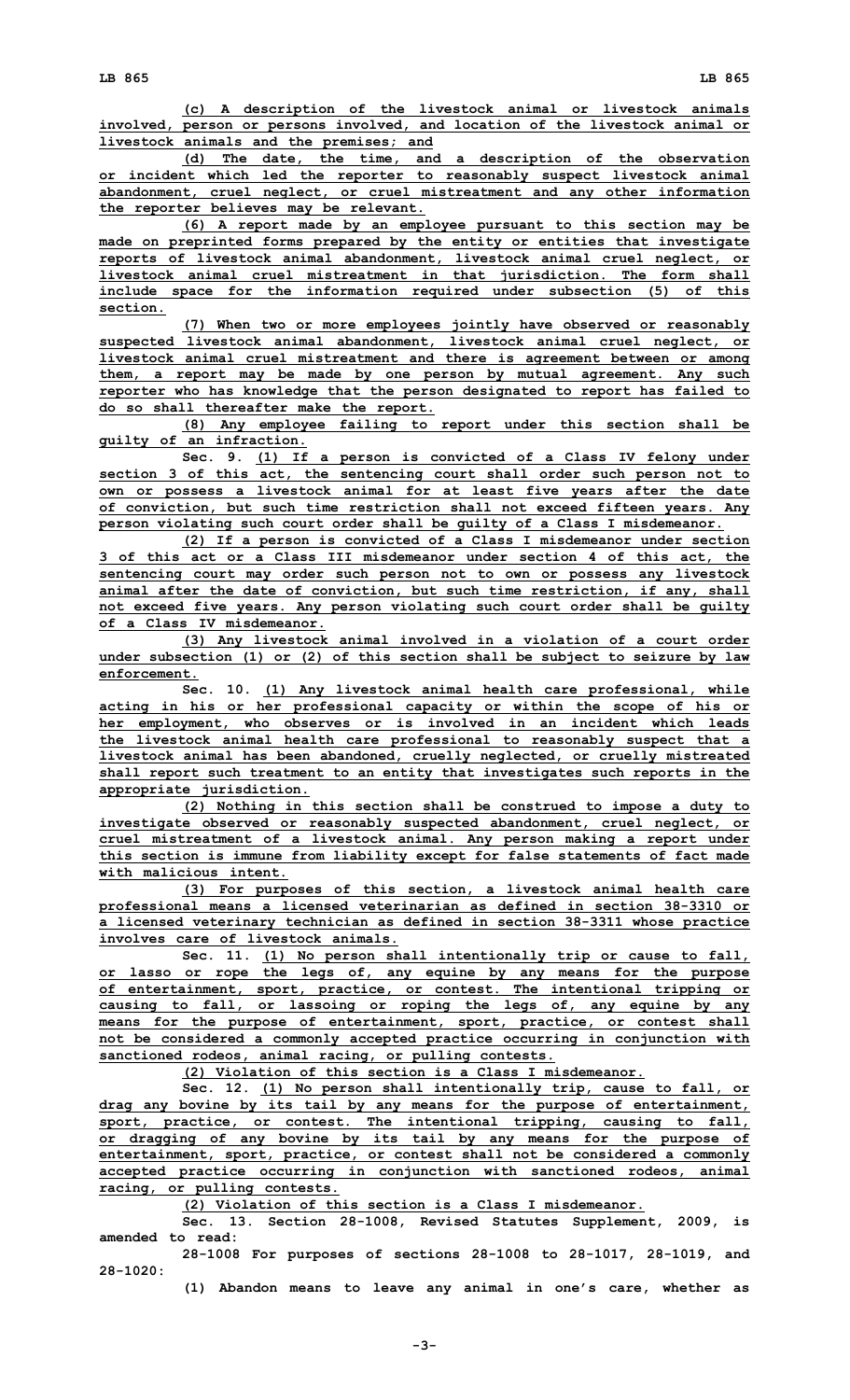**owner or custodian, for any length of time without making effective provision for its food, water, or other care as is reasonably necessary for the animal's health;**

**(2) Animal means any vertebrate member of the animal kingdom. The term Animal does not include an uncaptured wild creature or <sup>a</sup> livestock animal as defined in section 2 of this act;**

**(3) Bovine means <sup>a</sup> cow, an ox, or <sup>a</sup> bison;**

**(4) (3) Cruelly mistreat means to knowingly and intentionally kill, maim, disfigure, torture, beat, mutilate, burn, scald, or otherwise inflict harm upon any animal;**

**(5) (4) Cruelly neglect means to fail to provide any animal in one's care, whether as owner or custodian, with food, water, or other care as is reasonably necessary for the animal's health;**

**(6) Equine means <sup>a</sup> horse, pony, donkey, mule, hinny, or llama;**

**(7) (5) Humane killing means the destruction of an animal by <sup>a</sup> method which causes the animal <sup>a</sup> minimum of pain and suffering;**

**(8) (6) Law enforcement officer means any member of the Nebraska State Patrol, any county or deputy sheriff, any member of the police force of any city or village, or any other public official authorized by <sup>a</sup> city or village to enforce state or local animal control laws, rules, regulations, or ordinances. Law enforcement officer also includes any inspector under the Commercial Dog and Cat Operator Inspection Act to the extent that such inspector may exercise the authority of <sup>a</sup> law enforcement officer under section 28-1012 while in the course of performing inspection activities under the Commercial Dog and Cat Operator Inspection Act;**

**(9) (7) Mutilation means intentionally causing permanent injury, disfigurement, degradation of function, incapacitation, or imperfection to an animal. Mutilation does not include conduct performed by <sup>a</sup> veterinarian licensed to practice veterinary medicine and surgery in this state or conduct that conforms to accepted veterinary practices;**

**(10) (8) Police animal means <sup>a</sup> horse or dog owned or controlled by the State of Nebraska for the purpose of assisting <sup>a</sup> Nebraska state trooper in the performance of his or her official enforcement duties;**

**(11) (9) Repeated beating means intentional successive strikes to an animal by <sup>a</sup> person resulting in serious bodily injury or death to the animal;**

**(12) (10) Serious injury or illness includes any injury or illness to any animal which creates <sup>a</sup> substantial risk of death or which causes broken bones, prolonged impairment of health, or prolonged loss or impairment of the function of any bodily organ; and**

**(13) (11) Torture means intentionally subjecting an animal to extreme pain, suffering, or agony. Torture does not include conduct performed by <sup>a</sup> veterinarian licensed to practice veterinary medicine and surgery in this state or conduct that conforms to accepted veterinary practices.**

**Sec. 14. Section 28-1013, Revised Statutes Supplement, 2009, is amended to read:**

**28-1013 Sections 28-1008 to 28-1017 and 28-1019 shall not apply to:**

**(1) Care or treatment of an animal or other conduct by <sup>a</sup> veterinarian or veterinary technician licensed under the Veterinary Medicine and Surgery Practice Act that occurs within the scope of his or her employment, that occurs while acting in his or her professional capacity, or that conforms to commonly accepted veterinary practices;**

**(2) Commonly accepted care or treatment of <sup>a</sup> police animal by <sup>a</sup> law enforcement officer in the normal course of his or her duties;**

**(3) Research activity carried on by any research facility currently meeting the standards of the federal Animal Welfare Act, 7 U.S.C. 2131 et seq., as such act existed on January 1, 2003; 2010;**

**(4) Commonly accepted practices of hunting, fishing, or trapping;**

**(5) Commonly accepted practices occurring in conjunction with sanctioned rodeos, animal racing, or pulling contests;**

**(6) (5) Humane killing of an animal by the owner or by his or her agent or <sup>a</sup> veterinarian upon the owner's request;**

**(7) Commonly accepted practices of animal husbandry with respect to farm animals and commercial livestock operations, including their transport from one location to another and nonnegligent actions taken by personnel or agents of the Nebraska Department of Agriculture or the United States Department of Agriculture in the performance of duties prescribed by law;**

**(8) (6) Use of reasonable force against an animal, other than <sup>a</sup> police animal, which is working, including killing, capture, or restraint, if the animal is outside the owned or rented property of its owner or custodian and is injuring or posing an immediate threat to any person or other animal; (9) (7) Killing of house or garden pests; and**

**(10) Commonly followed practices occurring in conjunction with the**